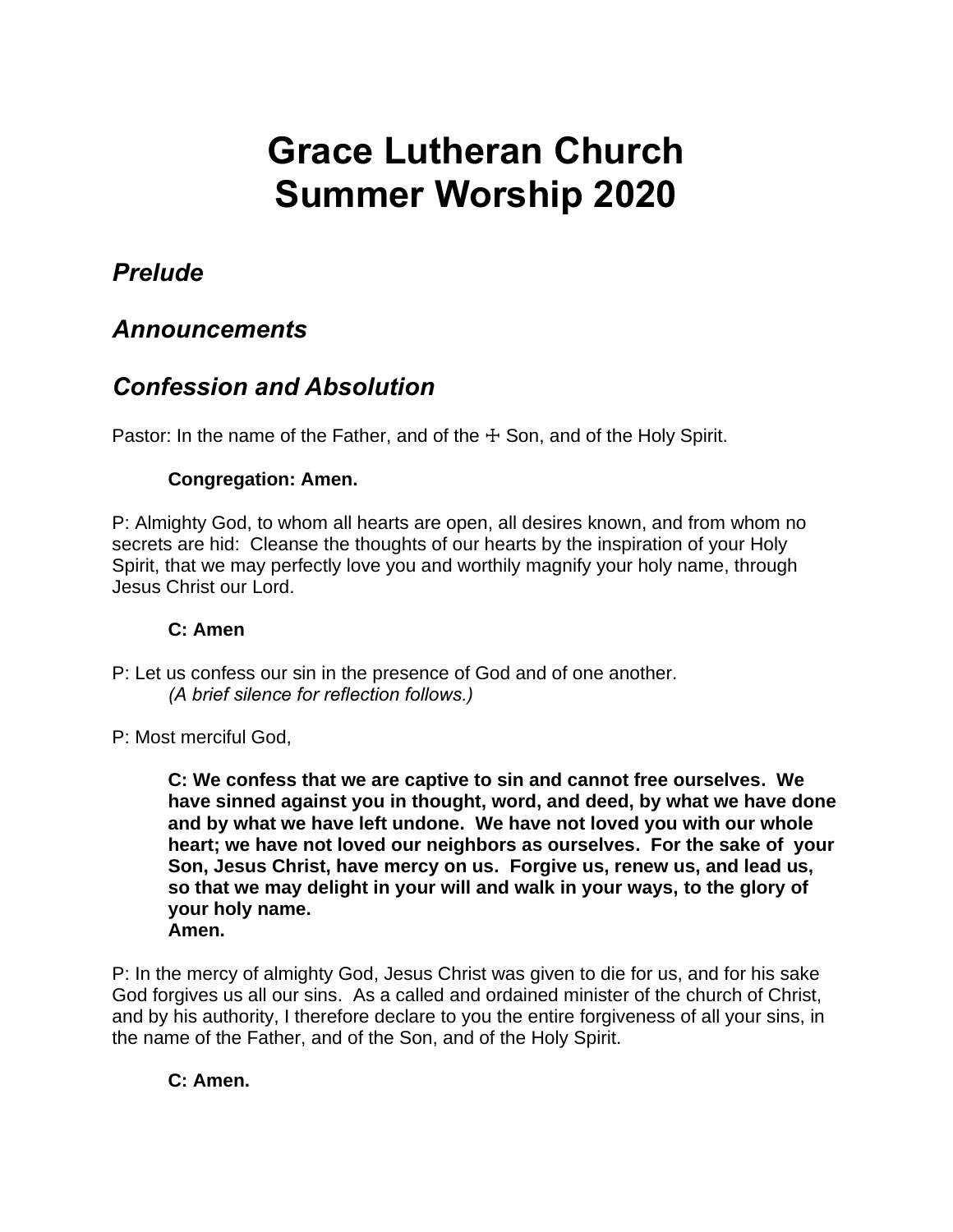## *\*Greeting*

P: The grace of our Lord Jesus Christ, the love of God, and the communion of the Holy Spirit be with you all.

**C: And also with you.**

# *\*Kyrie*

P: In peace, let us pray to the Lord.

**C: Lord, have mercy.**

- P: For the peace from above, and for our salvation, let us pray to the Lord **C**: **Lord, have mercy.**
- P: For the peace of the whole world, for the well-being of the Church of God, and for the unity of all, let us pray to the Lord.

#### **C: Lord, have mercy.**

P: For this holy house, and for all who offer here their worship and praise, let us pray to the Lord.

**C: Lord, have mercy.**

P: Help, save, comfort, and defend us, gracious Lord. **C**: **Amen.**

# *\*Prayer of the Day*

## *First Lesson*

## *Second Lesson*

#### *\*Verse*

**C: Alleluia. Lord, to whom shall we go? You have the words of eternal life. Alleluia.**

## *\*Gospel*

*\*Announcement of the Gospel reading and responses (after the announcement of the reading)* **C: Glory to you, O Lord** *(after the reading)* **C: Praise to you, O Christ.**

#### *Sermon*

#### *\*Apostles' Creed*

**C: I believe in God, the Father almighty, creator of heaven and earth.**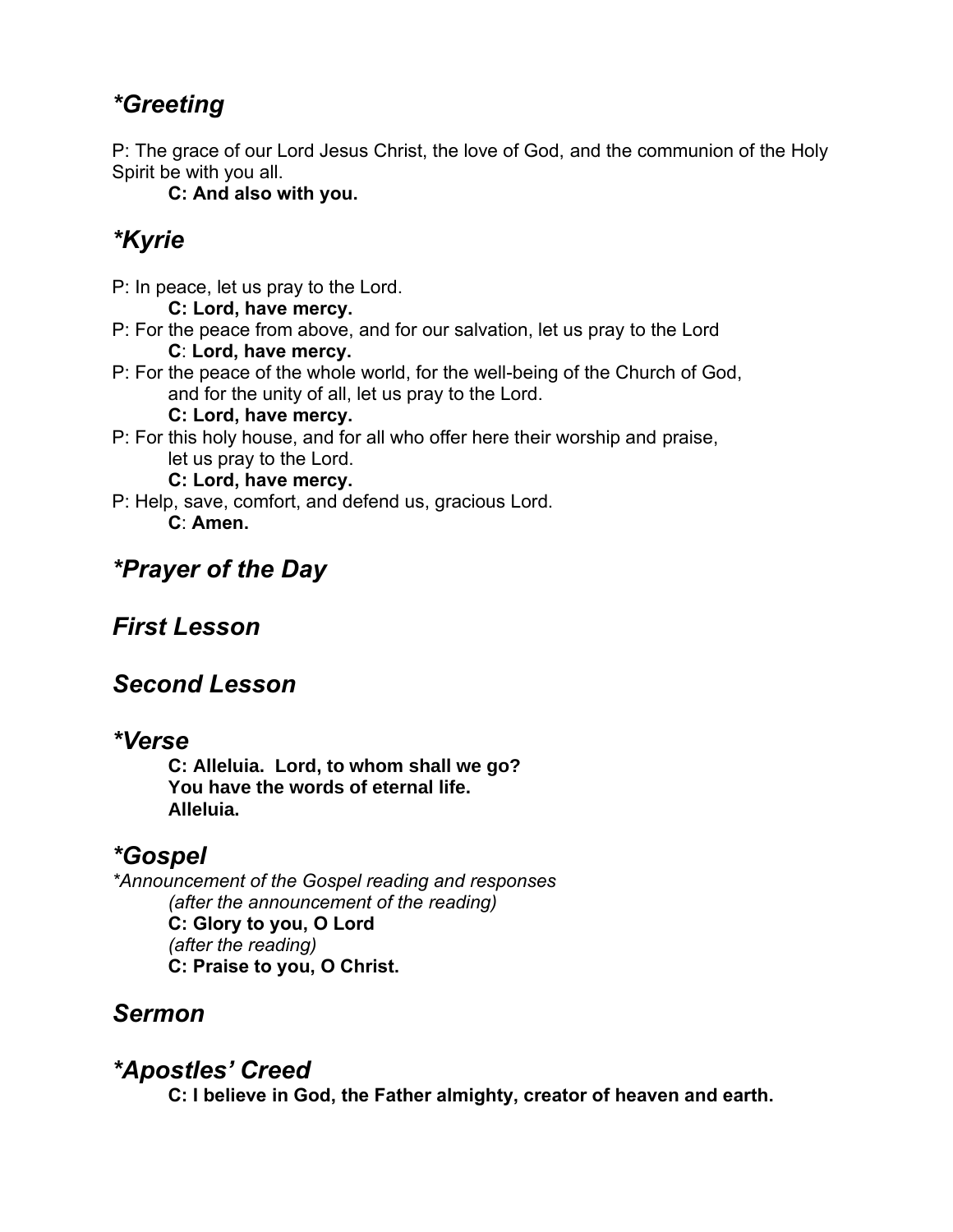**I believe in Jesus Christ, God's only Son, our Lord, who was conceived by the Holy Spirit, born of the virgin Mary, suffered under Pontius Pilate, was crucified, died, and was buried; he descended to the dead. On the third day he rose again; he ascended into heaven, he is seated at the right hand of the Father, and he will come to judge the living and the dead.**

**I believe in the Holy Spirit, the holy catholic church, the communion of saints, the forgiveness of sins, the resurrection of the body, and the life everlasting.** 

**Amen.** 

## *\*Prayers of the Gathered Community*

*(Response after each petition):* **C: Hear Our Prayer**

## *\*Rite of Reconciliation and the Sharing of God's Peace*

P: The peace of the Lord be with you always. *C: And also with you*

## *The table is prepared*

## *\*Dialogue*

P: The Lord be with you. **C: And also with you.** P: Lift up your hearts. **C: We lift them to the Lord.** P: Let us give thanks to the Lord our God. **C: It is right to give our thanks and praise.**

## *\*Preface*

## *\*Sanctus*

**C: Holy, holy, holy Lord, Lord God of power and might: Heaven and earth are full of your glory. Hosanna in the highest. Blessed is he who comes in the name of the Lord. Hosanna in the highest.**

# *\*Prayer of Consecration V*

P: In the night in which he was betrayed, our Lord Jesus took bread, and gave thanks;